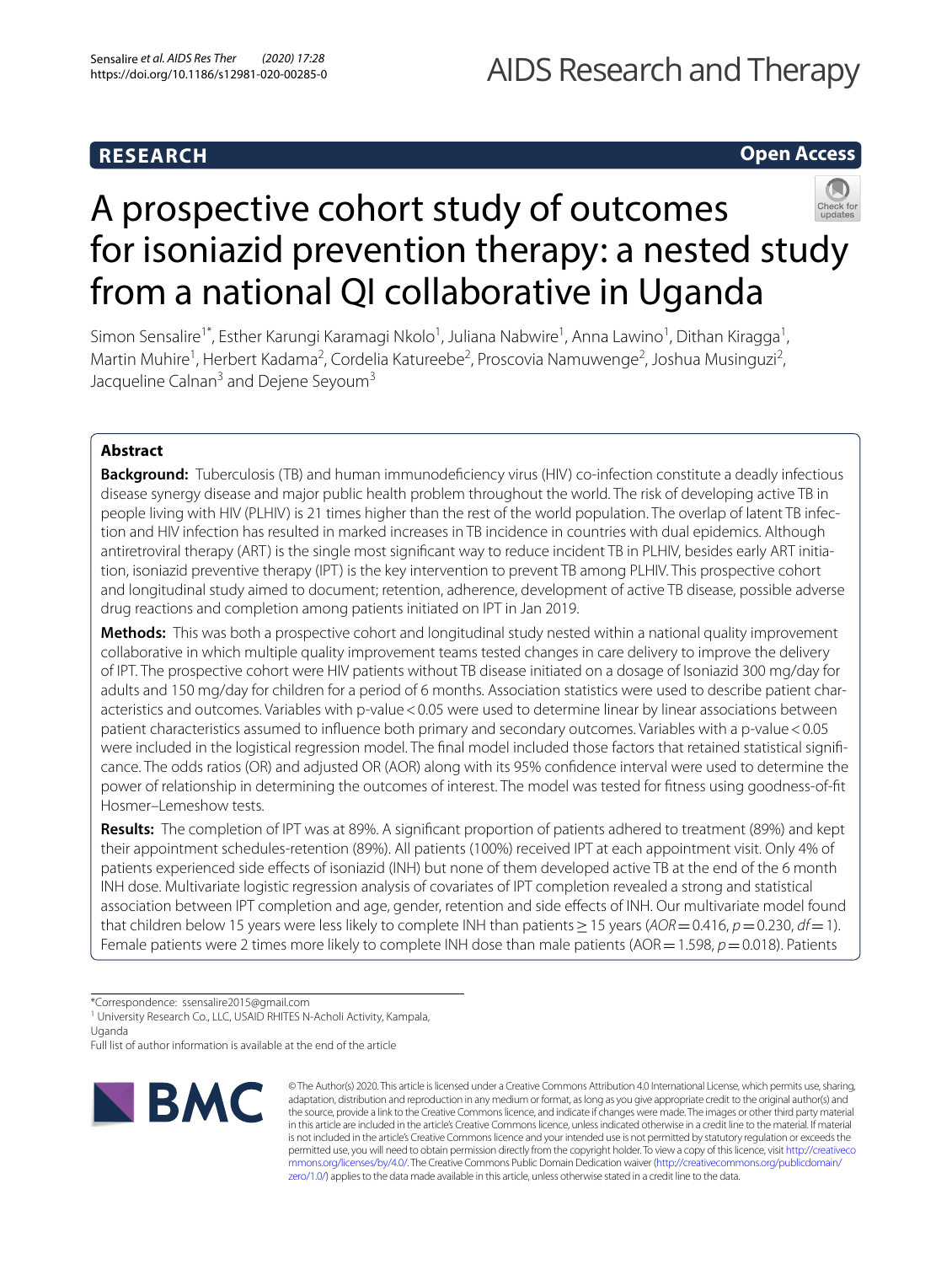who kept all their appointment schedules were 10 times more likely to complete IPT than those who missed one or more schedules (AOR = 10.726,  $p$  = 0.000,  $df$  = 1). We also found that patients who did not report any side effects associated with INH were 2 times more likely to complete INH (*AOR*=1.958, *p*=0.016, *df*=1) than patients who reported one or more side efects.

**Conclusion:** Treatment completion is the end-point of the IPT initiation strategy in Uganda. With a completion rate of 89%, our results seem re-assuring and suggest that improvement collaborative is an efective approach to achieving results through combined eforts. The high rates of completion are encouraging indicators of progress in the implementation of collaborative activities in the study setting. However, such collaboratives would require periodic evaluation to prevent possible relapses in progress attained.

**Keywords:** IPT, Completion, Collaborative, Quality improvement

## **Background**

Tuberculosis (TB) and HIV make up a deadly synergy of infectious disease, and the combined efect is apparent in resource-limited countries like Uganda. TB remains a main public health problem throughout the world, even with the recent advancement of extensive global TB control eforts [[1\]](#page-6-0). According to the World Health Organization (WHO) 2017 report, there are 10.4 million incident cases of TB, out of which an estimated 1.04 million (10%) occurred in HIV positive patients. The risk of developing active TB in people living with HIV (PLHIV) is 21 times higher than the rest of the world population  $[2]$  $[2]$ . The overlap of latent tuberculosis infection (LTBI) and HIV infection has resulted in marked increases in TB incidence in countries with dual epidemics and TB has become one of the most common opportunistic infections and the leading cause of death in HIV-infected people in Africa, Asia and Latin America [[3](#page-7-0)].

Although antiretroviral therapy (ART) is the single most signifcant way to reduce incident TB in PLHIV, HIV positive patients receiving ART remain very susceptible to TB. Therefore, besides early ART initiation, isoniazid preventive therapy (IPT) is the key intervention to prevent TB among PLHIV [[3\]](#page-7-0). Regarding the concomitant use of IPT with ART, recent evidence revealed that the combined use of IPT and ART have a synergetic efect in averting incident TB among HIV positive patients [[3\]](#page-7-0).

The World Health Organization recommends IPT/TB Preventive Treatment (TPT) to treat tuberculous infection in high-risk populations, such as persons living with human immunodefciency virus (PLHIV) and children aged 5 years who are close contacts of patients with infectious TB [[4\]](#page-7-1). In 2014, Uganda adopted the WHO guidelines for Intensifed TB Case fnding (ICF) and IPT/TPT as part of the comprehensive HIV/AIDS care strategy [[5\]](#page-7-2).

While there is adequate evidence that the use of IPT results in a lower risk of progression to TB disease and TB related mortality for people with HIV, it is important to document completion. In contexts where patients on ART are in diferent service delivery models, completion of IPT is of concern and must be prioritized. In Uganda, a national quality improvement (QI) collaborative was used to address multiple health care delivery, patient and provider level barriers to IPT completion using the continuous quality improvement (CQI) approach. In a collaborative, multiple teams work toward the same aims and share their results so all teams can learn how to most efficiently improve care. Researchers must recognize the need to evaluate not only endpoint outcomes, but also assess the extent to which implementation is efective in a specifc context to optimize intervention benefts, prolong the sustainability of the intervention in that context, and promote the dissemination of fndings into other contexts [[6](#page-7-3)].

A national QI collaborative to improve IPT completion was initiated in January 2019 as part of a wider continuous quality improvement effort at scale in Uganda. The collaborative covered all the 14 health regions of Uganda, 126 out of 127 districts and 739 ART accredited sites. It entailed situational analysis of IPT completion in high volume facilities and coaching support to sites in all regions. The situation analysis helped to identify gaps and to come up with changes/innovations for IPT completion. Regional coaches supported district-based coaches to support site teams to understand underlying factors for low IPT completion, identify interventions for improving IPT completion and develop improvement action plans. Depending on context and informed by root cause analysis, diferent changes for improvement were tested to achieve adherence and completion for all patients on TPT in each facility. The site teams reviewed progress in addressing barriers to the completion of INH. We present outcomes from a prospective and longitudinal cohort study nested within the national QI collaborative.

## **The intervention**

The intervention to improve IPT completion was part of a wider continuous quality improvement effort at scale in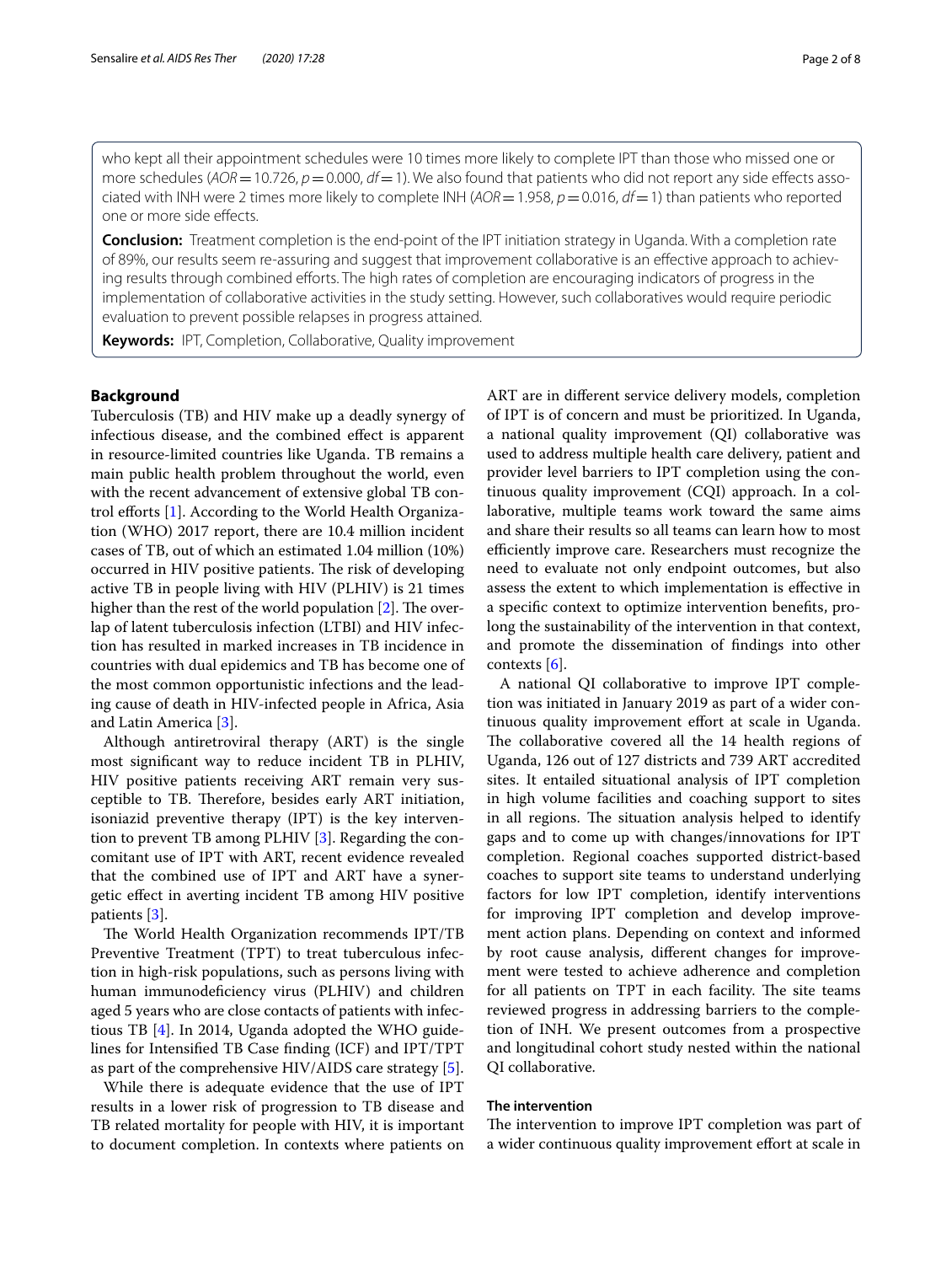Uganda following the roll out of the consolidated guidelines for prevention and treatment of HIV in Uganda. The intervention was implemented as a national QI collaborative since January 2019 and covered all regions of Uganda. The intervention was led by the AIDS Control Program, Ministry of Health (MoH) while USAID RHITES N-Acholi provided QI technical support. The PEPFAR implementing partners (IPs) rolled out the collaborative activities for IPT through the regional and district coaches. Regional and district coaches were identifed among public health workers by IPs and District Health Teams with a basic selection criterion being public health worker with knowledge or previous experience in QI for HIV. The coaches were trained in QI and their roles followed by monthly coaching visits to health facilities to support improvement activities for IPT among other interventions such as viral load suppression and retention. The coaches supported sites quality improvement teams (QITs) to identify and address gaps for IPT and review progress in addressing barriers to the completion of INH. document improvements in initiation and completion. Depending on context and root cause analysis, diferent changes for improvement were tested to address gaps for IPT. Quarterly review meetings were held for IPs and regional coaches by MoH to share experiences and spread learning. District learning sessions were organized by IPs for health facilities. We present outcomes from a prospective longitudinal cohort of patients initiated on IPT in January 2019. The purpose of this study was to document retention, adherence, development of active TB disease, possible side efects and completion. For study purposes, the primary outcomes were IPT completion defned as having received and consumed a 6-month course of INH and the development of active TB disease.

## **Methods**

#### **Study subjects**

The prospective cohort were patients on ART without active TB disease who were initiated on IPT in January 2019. Isoniazid was administered at a dose of 300 mg/day for adults and 150 mg/day for children for a period of six months. Pyridoxine (vitamin B6) was given to patients to prevent possible side efects of INH.

To rule out active TB disease among patients, screening for active TB was conducted as part of routine clinical care using clinical assessment with the aid of the intensive TB case fnding guide that was administered to all study participants on INH at each clinic visit. Patients who were identifed with presumptive TB were further investigated using microscopy, GeneXpert (Xpert MTB/ RIF assay) and X-ray depending on the symptoms of presentation. Microscopy or GeneXpert was used for PLHIV

presumptive TB patients with no danger signs and with CD4>200. X-ray was used for clients from whom samples could not be obtained and from clients with negative microscopy or GeneXpert results.

## **Study design**

This was both a prospective cohort and longitudinal study nested within the national QI collaborative in which multiple QITs tested changes in care delivery to improve the delivery of IPT. The study was conducted in ART clinics in 14 high volume sites. High volume sites were operationally defned as sites handling approximately 2000 patients in the outpatient department. The study sites were public facilities and represented all levels of health facility. Study sites were supported to commit full doses of INH and Pyridoxine (vitamin B6) for study participants up to completion to prevent stock out. Additional support was given to study sites on the management of uncommitted doses of INH and Pyridoxine (vitamin B6) for new patients as an added beneft of the study to the study sites.

## **Data collection**

The patients initiated on INH were monitored consecutively for 6 months for retention, adherence, development of active TB disease, possible adverse drug reactions and completion. Data for all patients initiated on IPT in the January cohort was captured and continuously updated monthly by health workers up to 7 months during when the cohort would have completed IPT. Both primary and secondary outcomes were captured during and at the end of the study for each of the patients in the cohort. The primary outcome was IPT completion defned as completing a 6-month course of INH within 6 months. Secondary outcome measures are adherence and retention in care.

#### **Data analysis**

Frequency and proportions were obtained to describe patient characteristics such as age, gender and outcome variables: retention, adherence, side efects, and completion. Association statistics were used to determine linear by linear associations between patient characteristics which, from a theoretical point of view, were assumed to infuence both primary and secondary outcomes. Variables with p-value  $< 0.05$  were included in the logistical regression model using a backward stepwise method. The final model included those factors that retained statistical significance. The odds ratios (OR) and adjusted odds ratio (*AOR*) along with its 95% confdence interval (*CI*) were used to determine the power of relationship in determining the outcomes of interest. Results are presented as *AOR* with 95% confdence intervals, and level of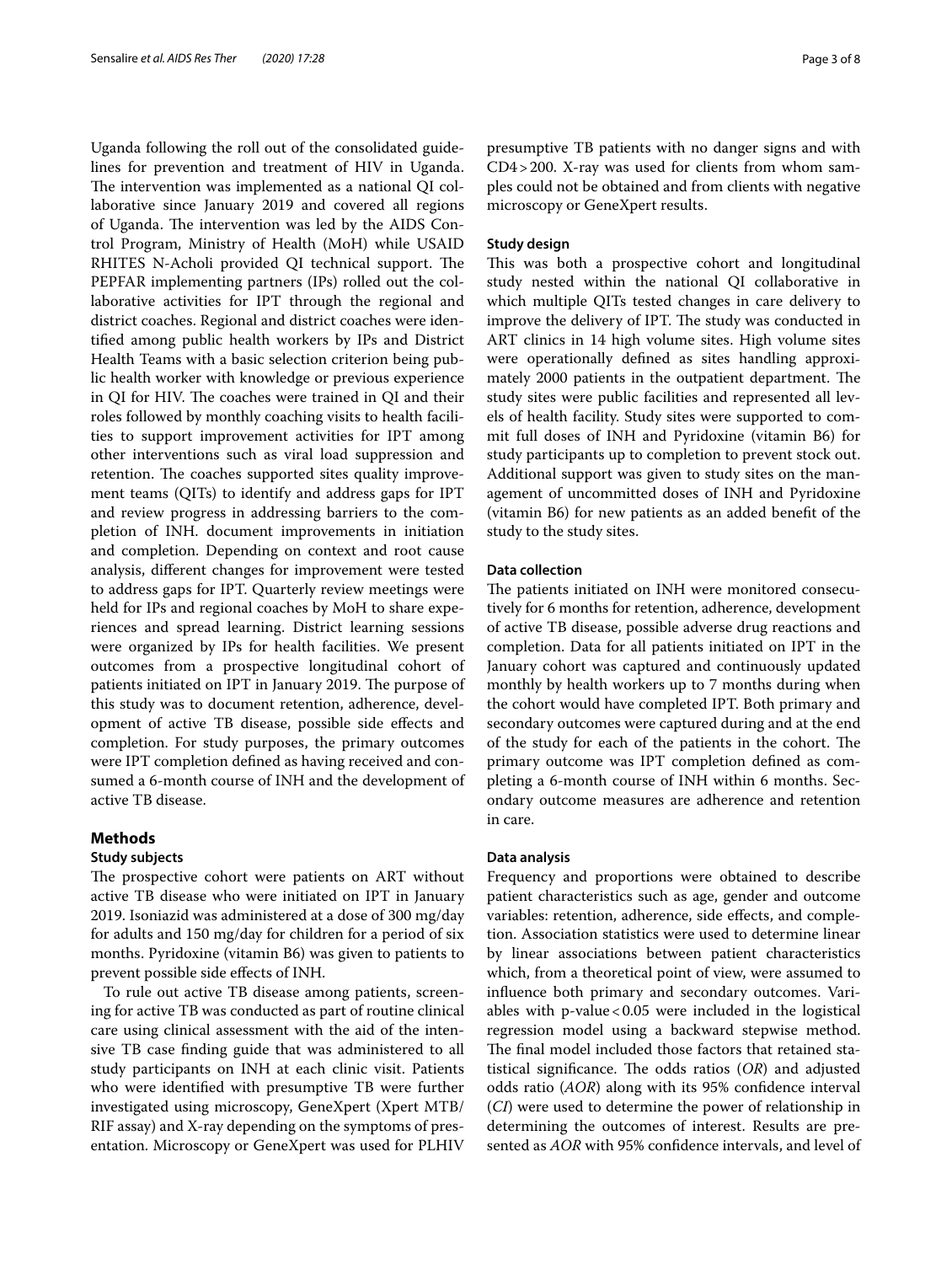significance at 5% ( $p$  < 0.05). The model was tested for fitness using the goodness-of-ft Hosmer–Lemeshow tests.

## **Ethical considerations**

This study was reviewed and approved in accordance with the guidelines for conducting research. It was reviewed and approved by a local institutional review board and Ministry of Health.

## **Results**

## **Patients characteristics**

Patients were recruited in January 2019 upon initiation on INH and followed up to the end of 6 months. Patients initiated after January 2019 were excluded from the study. One thousand and twenty-six patients (1026) patients were ultimately considered for the study in fourteen (14) high volume public health sites from diferent regions. Sixteen (16) patients were excluded in the analysis at the end of the 6 months period for lack of documented outcomes. We documented both secondary and primary outcomes at the end of 6 months of initiation on INH for 1010 patients.

Most patients were adults  $\geq$  15 years (94%) and 6% were children below 15 years. The median age for the cohort was 39. Females predominated patients at 61% compared to 39% of males. The majority of patients were on 300 mg dose per day on account of their age and weight. Child dose factored age and weight. All patients had a known HIV positive status and were on antiretroviral therapy  $(100\%)$ . The proportions of the patient characteristics and their corresponding numbers (n) are shown in Table [1.](#page-3-0)

## **Secondary outcomes of IPT**

This study sought information on secondary outcomes including; appointment keeping-retention, adherence to INH and side effects of INH. The results are contained in Table [2;](#page-4-0) results for each of the secondary outcomes is described as follows:

## **Six‑month trends in appointment keeping and TPT**

In this study, appointment keeping was estimated as the proportion of individuals who kept each appointment. In this study, appointment keeping was used synonymously with retention. Appointment keeping at all scheduled visits was 89%. Individual appointments per month averaged at 96% and was generally higher within the frst 3 scheduled appointments. TPT was given to all patients at each scheduled appointment visit (100%).

## **Adherence to INH**

In this study, adherence was a secondary outcome. Results in Table [2](#page-4-0) shows that eighty-nine percent (89%) of patients had a good adherence score of≥95% on all

## <span id="page-3-0"></span>**Table 1 Patient characteristics**

| <b>Patient characteristics</b> | Numbers (n) | Percentages<br>(%) |  |
|--------------------------------|-------------|--------------------|--|
| Age (years)                    |             |                    |  |
| < 15                           | 56          | 6.0                |  |
| $\geq$ 15                      | 954         | 94.0               |  |
| Total                          | 1010        | 100                |  |
| Gender                         |             |                    |  |
| Female                         | 621         | 61.4               |  |
| Male                           | 389         | 38.5               |  |
| Total                          | 1010        | 100                |  |
| INH dose (mg/day)              |             |                    |  |
| 150                            | 56          | 6.0                |  |
| 300                            | 954         | 94.0               |  |
| Total                          | 1010        | 100                |  |
| HIV status                     |             |                    |  |
| Positive                       | 1010        | 100                |  |
| Negative                       | $\Omega$    | 0                  |  |
| Total                          | 1010        | 100                |  |
| <b>ART</b> status              |             |                    |  |
| Already on ART                 | 1010        | 0                  |  |
| Not on ART                     | 0           | 0                  |  |
| Total                          | 1010        | 100                |  |

appointment schedules. Adherence scores were estimated from pill counts of INH drugs since the last appointment visit with the patient.

## **Side efects of INH**

The study determined whether patients experienced any side efects of INH such as numbness, tingling and burning sensation, blurred or loss of vision, convulsions, mood changes, unusual bleeding, skin rash, sore throat, joint pain, fever, dizziness, loss of appetite, nausea and vomiting, and dark urine. Results in Table [2](#page-4-0) shows that only 4% of patients reported a side efect associated with INH.

## **Primary outcomes of IPT**

The primary outcome for this study was the completion of a six-month dose of INH and the development of active TB. None of the patients developed active TB disease over the six-month period and excludes the 2%  $(n=17)$  patients who were lost to follow up.. Completion of a six-month adult (300 mg) and child dose (150 mg) of INH was 89%, confrmed on the 7th appointment when all medicine was taken as prescribed. Nine percent (9%, n=92) of patients stopped treatment and were excluded from analysis. Of these  $(55\%, n=51)$  stopped INH treatment because of ARV treatment interruption. The rest of the patients stopped treatment due to side efects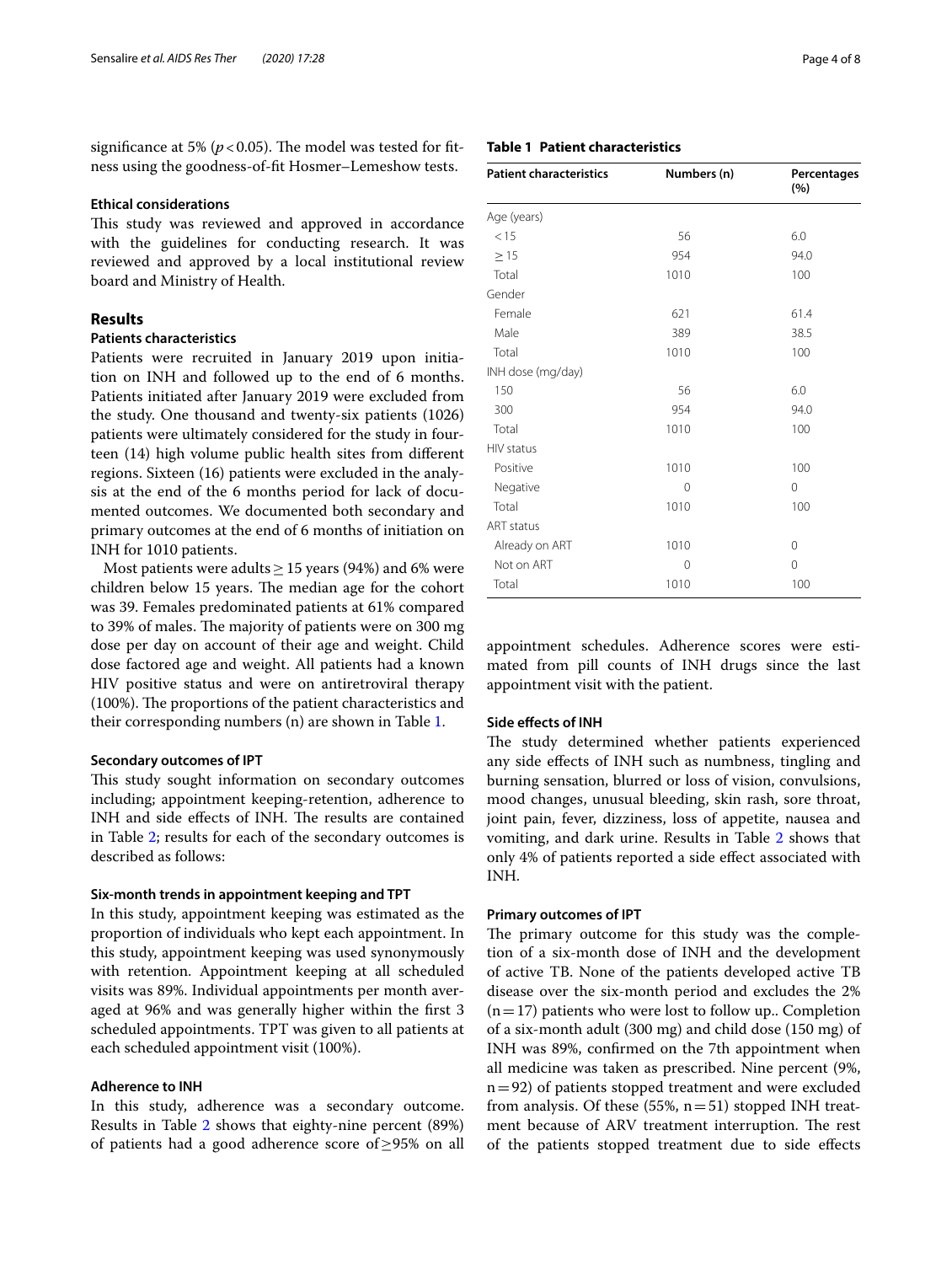<span id="page-4-0"></span>**Table 2 Secondary outcomes for Isoniazid Prevention Therapy**

| <b>Patient characteristics</b>                             | Numbers (n) | Percentages<br>(%) |
|------------------------------------------------------------|-------------|--------------------|
| Kept all appointments-retention                            |             |                    |
| Yes                                                        | 903         | 89.4               |
| No                                                         | 107         | 10.6               |
| Total                                                      | 1010        | 100                |
| Appointment keeping over the study period                  |             |                    |
| First appointment                                          | 1007        | 99.7               |
| Second appointment                                         | 1001        | 99.1               |
| Third appointment                                          | 979         | 97.0               |
| Fourth appointment                                         | 966         | 95.6               |
| Fifth appointment                                          | 950         | 94.0               |
| Sixth appointment                                          | 923         | 91.3               |
| Received TPT at each appointment                           |             |                    |
| Yes                                                        | 903         | 89.4               |
| No                                                         | 107         | 10.6               |
| Total                                                      | 1010        | 100                |
| Had good adherence score of $\geq$ 95% at each appointment |             |                    |
| Yes                                                        | 899         | 89.0               |
| N <sub>o</sub>                                             | 111         | 11.0               |
| Total                                                      | 1010        | 100                |
| Experienced side effects from INH                          |             |                    |
| Yes                                                        | 41          | 4.0                |
| No                                                         | 969         | 96.0               |
| Total                                                      | 1010        | 100                |

 $(45\%, n=41)$ . There were no deaths reported during the 6 months of INH. The results showing the primary outcomes for IPT are contained in Table [3.](#page-4-1)

## **Covariates of completion of IPT**

Multivariate logistic regression analysis of covariates of IPT completion revealed a strong and statistical association between IPT completion and age, gender, keeping appointments and side efects of INH. We found that completion of INH was statistically signifcantly related to gender in our multivariate model. Results showed that female patients were 2 times more likely to complete an INH dose than male patients  $(AOR=1.598, p=0.018)$ . Children below 15 years were less likely to complete INH than patients  $\geq$  15 years (AOR = 0.416, *p* = 0.230, df = 1). Patients who kept all their scheduled appointment were 10 times more likely to complete IPT than those who missed one or more schedules  $(AOR=10.72, p=0.000, p=0.000)$  $df=1$ ). In our analysis, patients who did not report any side effects associated with INH were 2 times more likely to complete INH than patients who reported one or more side effects associated with INH  $(AOR=1.958, p=0.016,$  $df=1$ ). Adherence which was operationally defined as

## <span id="page-4-1"></span>**Table 3 Primary outcomes for isoniazid prevention therapy**

| <b>Patient characteristics</b>                                  | Numbers (n) | Percentages<br>(%) |
|-----------------------------------------------------------------|-------------|--------------------|
| Developed active TB disease over six months period <sup>a</sup> |             |                    |
| Yes                                                             | 0           | 0                  |
| No                                                              | 993         | 100                |
| Primary outcome <sup>b</sup>                                    |             |                    |
| Completed                                                       | 901         | 89.2               |
| Never completed/unknown outcome                                 | 109         | 10.8               |
| Total                                                           | 1010        | 100                |
| Other outcomes <sup>c</sup>                                     |             |                    |
| Lost to follow up                                               | 17          | 1.7                |
| Stopped treatment                                               | 92          | 9.1                |
| Unknown                                                         | 16          | 1.6                |
| Died                                                            | $\Omega$    | 0                  |
| Reason for stopping <sup>d</sup>                                |             |                    |
| Side effects                                                    | 41          | 44.6               |
| Treatment interruption                                          | 51          | 55.4               |
| Total                                                           | 92          | 100                |

<sup>a</sup> Only patients with known outcome and includes those who completed and those who stopped treatment

<sup>b</sup> Excludes patients with unknown outcome

<sup>c</sup> Excludes patients who completed treatment and is expressed out of the total cohort of 1026

<sup>d</sup> Includes only patients who stopped treatment

taking drugs as prescribed by the health worker was a predictor of completion. Patients who had an adherence score of≥95% were 2 times more likely to complete treatment within 6 months (AOR=1.526, p=0.013, df=1) than those with fair adherence ( $\geq$  85%). The results showing covariates of completion are contained in Table [4.](#page-5-0)

## **Discussion**

The implications of our assessment are multi-fold as it provides a synthesis of primary and secondary outcomes for IPT in the context of a limited resource setting. The study was conducted in a setting where collaborative initiatives used quality improvement approaches to reach the UNAIDS 90-90-90 targets and sustain epidemic control relying on the WHO guidelines for the public health approach. Several studies have assessed completion of INH. All these studies have provided information critical for determining covariates of treatment outcomes but not displayed a nationally representative assessment of TPT outcomes from a perspective of a national collaborative. This study was nested on the national collaborative aimed at improving IPT completion as one of the priority areas.

We reported a completion rate of 89% for a cohort of patients initiated on a six month INH dose. The results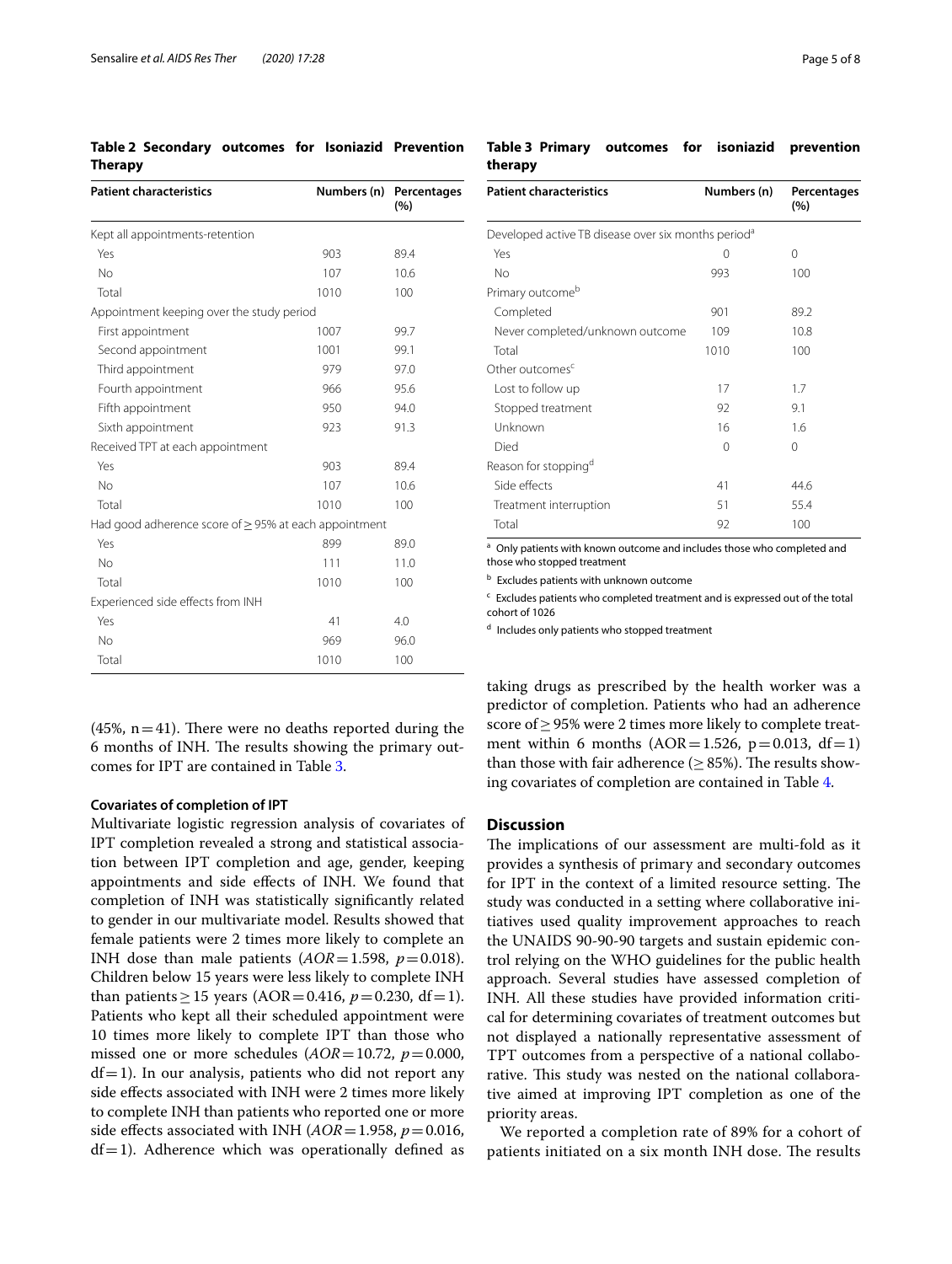<span id="page-5-0"></span>**Table 4 Covariates of completion of isoniazid prevention therapy**

| Variable              | Coefficient           | p-value | df | <b>AOR</b> | 95% CI            |
|-----------------------|-----------------------|---------|----|------------|-------------------|
| Age (years)           |                       |         |    |            |                   |
| < 15                  | $-0.877$              | 0.230   | 1  | 0.416      | $(0.099 - 1.745)$ |
| >15                   | 0.000                 |         |    | 1.000      |                   |
| Gender                |                       |         |    |            |                   |
| Females               | 0.469                 | 0.018   | 1  | 1.598      | $(0.896 - 2.470)$ |
| Male                  | 0.000                 |         |    | 1.000      |                   |
| Kept all appointments |                       |         |    |            |                   |
| Yes                   | 2.373                 | 0.000   | 1  | 10.726     | $(0.112 - 0.791)$ |
| <b>No</b>             | 0.000                 |         |    | 1.000      |                   |
| Side effects          |                       |         |    |            |                   |
| <b>No</b>             | 0.672                 | 0.016   | 1  | 1.958      | $(0.17 - 1.393)$  |
| Yes                   | 0.000                 |         |    | 1.000      |                   |
|                       | Adherence score > 95% |         |    |            |                   |
| Yes                   | 0.423                 | 0.013   | 1  | 1.526      | $(0.647 - 1.644)$ |
| <b>No</b>             | 0.000                 |         |    | 1.000      |                   |

are in tandem with what other studies have documented in similar jurisdictions in Addis Ababa in Ethi-opia which showed an adherence level of 89.5% [[7\]](#page-7-4) The fndings are expected in our case given improvement interventions for IPT completion in the study sites under the national QI collaborative. However, we were unable to control for other covariates to IPT completion given that the study was nested on the national QI collaborative.

Other jurisdictions have documented a lower com-pletion rate. A study conducted by TRAM et al. [\[8](#page-7-5)] found that 73% of patients completed IPT. However, results in this study indicate 89% completion rates at a more national representative level among people who are retained on IPT and on ART. Indeed, because of the longitudinal and prospective design, it adds another degree of precision of results which are potentially associated with improvement activities for the national collaborative that focused IPT as one of the priority areas in the study sites.

Our results showed that among both children and adults, the proportion of patients who completed 6 months of IPT was (> 89%). Similar fndings were documented in the study in Congo on the high completion of Isoniazid Preventive Therapy among HIVinfected children and adults. The study found more than 85% completion on INH for both children and adults [[9\]](#page-7-6). Our fndings are further corroborated by other studies which have documented completion of other medication. Our fnding that completion was 89% is almost similar to that observed in a TB vaccine trial in Tanzania [[10\]](#page-7-7) and in the public primary HIV clinics in Brazil (85%) [\[11](#page-7-8)].

Adhering to preventive medical regimens can be diffcult, especially when patients feel well, and regimens require months to complete. Reported adherence rates to TPT are highly variable in adults, pregnant women, and children living with HIV, and range from under 37% to greater than 95% [[12\]](#page-7-9). Similar observations were documented in our study with adherence to 89%. The consequences of this adherence level were essential that patients were protected against the possibility of acquiring active TB disease during or at the end of the treatment. In our study outcomes, none of the patients developed active TB at the end of the six months of INH.

In a related analysis, poor adherence limits virologic control and a loss of immunological and clinical improvement [\[13\]](#page-7-10). Our fndings corroborate this study where we also observed that patient's development of active TB disease was prevented because adherence level was 89%. Adherence counseling before IPT along with adherence monitoring for ART was one way to determine readiness to start and complete treatment. Although patients with slightly less than 95% adherence completed, their treatment duration was elongated proportionate to the missed doses before completion outcome was entered for the patient. In this study, adherence was operationally defned to mean taking drugs every day as prescribed by the health worker.

We investigated the possible side efects of INH in this cohort study and found no close association with the completion of the INH dose. Clinicians and program personnel frequently express concern about the potential toxicity of TPT medications, especially for patients who are also receiving ART. Neuropathy is associated with INH but is also seen with certain antiretrovirals (ARVs) and HIV infection itself, making it difficult sometimes to determine the causative agent. It is more frequent in PLHIV who are undernourished and can be prevented with concurrent prescription of pyridoxine (vitamin B6) [\[14](#page-7-11)]. Blurred or loss of vision, convulsions, mood changes, unusual bleeding, skin rash, sore throat, joint pain, fever, dizziness, loss of appetite, nausea and vomiting, dark urine were among other side efects that we are monitoring in the course of the study. However, there was limited data given the rarity of clinically relevant adverse events and effects. The study did not document baseline side efects prior to TPT initiation to conclude potential side efects associated with TPT.

This study was nested to a QI intervention which aimed at improving provider skills, initiating patients without active TB on INH and preventing stock outs of INH at health facilities. Previous studies have closely linked programmatic issues to adherence, completion,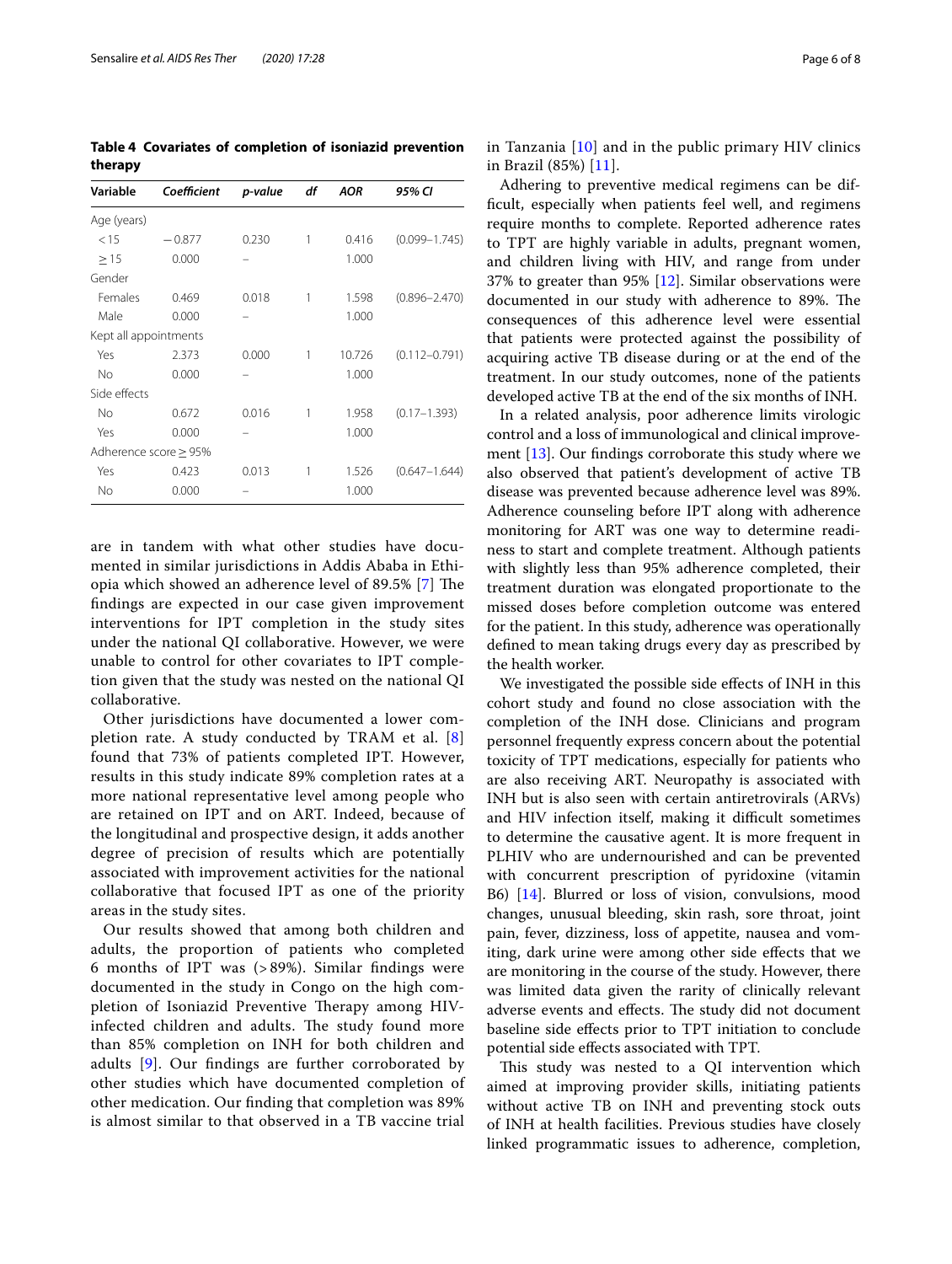and management of side efects among patients on TPT such as health provider capacity to diagnose and manage patients and stock outs. A study conducted in western Uganda showed shows that it is not difficult to link the insufficiencies in the health care system with the poor outcome of TB patients. The study found that the lack of health care worker training resulted in extensive delays in diagnosis and management of TB/HIV co-infected patients  $[15]$  $[15]$ . This suggest the need for depth training for health care workers, especially at primary health centers to better identify TB and manage side efects.

The under-performance of supply chains presents a signifcant hindrance to disease control in developing countries. Stock-outs of essential medicines lead to treatment interruption which can force changes in patient drug regimens, drive drug resistance and increase mortality. In the case of TB, stock-outs of anti-tuberculosis drugs lead to treatment interruption which can force changes in patient drug regimens, drive drug resistance and increase mortality [\[16\]](#page-7-13).

This study had some limitations. There was no control group, to ascertain what happens where no initiatives for improving completion are in place. Thus, the analysis may have bias arising from studying patients from sites with ongoing improvement initiatives for IPT but was cured by creating cohorts with a baseline month when all factors were considered the same. Secondly, adherence was measured by pill counts which may not refect actual patient adherence practices. However, the study established patient's clinical attendance which could be used as a proxy indicator of the patient's intention to comply with treatment. Our cohort was part of the HIV-infected children and adults receiving IPT as part of their routine HIV care and treatment and therefore could not determine whether being on ART was a predictor of completion. The findings are, therefore, generalizable in Uganda and other resource-limited settings.

## **Conclusion**

Treatment completion is the end-point of the IPT initiation strategy in Uganda. With an 89% completion rate, our results are reassuring but call for more concerted efforts to achieve over 95% target. The 89% completion rates in the national QI sites suggest a collaborative as efective in achieving high uptake of preventive interventions at scale in the study setting. However, the ongoing delivery of IPT would require periodic evaluation to prevent possible relapses in progress attained. The recognition that IPT provision for PLHIV is bound to challenges resulting from the covariates of completion implies a need for more serious commitments to address known and anticipated barriers for the evidence-based method of prevention to beneft-eligible patients. Studies such as this one, are necessary for routine monitoring of successes to prevent possible relapses in both secondary and primary outcomes so far documented.

#### **Abbreviations**

ART: Antiretroviral therapy; ARVs: Antiretroviral drugs; AIDS: Acquired immune defciency syndrome; AOR: Adjusted odds ratio; CI: Confdence interval; CQI: Continuous quality improvement; IPT: Isoniazid preventive therapy; IP: Implementing partner; INH: Isoniazid/isonicotinylhydrazide; LTBI: Latent tuberculosis infection; MoH: Ministry of Health; HIV: Human immunodefciency virus; PEPFAR: President's Emergency Plan for AIDS Relief; PLHIV: People living with HIV; PMTCT: Prevention of mother-to-child transmission; QI: Quality improvement; QITs: Quality improvement Teams; RHITES: Regional Health Integration to Enhance Services; TB: Tuberculosis; TPT: Tuberculosis preventive therapy; UNAIDS: Joint United Nations Programme on HIV/AIDS; USAID: United States Agency for International Development; WHO: World Health Organization; UNCST: Uganda National Council of Science and Technology.

#### **Acknowledgements**

The authors acknowledge the PEPFAR implementing partners in the national QI collaborative, coaches and heath facility quality improvement.

#### **Authors' contributions**

All authors have made substantive intellectual contributions to the study: SS and EKKN, conceived the study. SS, EKKN designed the study. SS, EKKN, JN, AL, DK, HK, CK, PN, JM implemented the study. SS analyzed and all authors interpreted the data. SS drafted the manuscript and all authors critically reviewed. All authors read and approved the fnal manuscript.

#### **Funding**

This study and the intervention described were made possible by the support of the American people through PEPFAR and USAID and implemented by Ministry of Health with support of the USAID RHITES-N, Acholi Activity, managed by University Research Co., LLC under Contract No. 72061718C00001.

#### **Availability of data and materials**

The datasets generated during the study are not publicly available due to some personal information of patients but are available from the corresponding author on reasonable request.

#### **Ethics approval and consent to participate**

The protocols used in this study were reviewed and approved by the institutional review board.

#### **Consent for publication**

Not applicable.

#### **Competing interests**

The authors declare that they have no competing interests.

#### **Author details**

<sup>1</sup> University Research Co., LLC, USAID RHITES N-Acholi Activity, Kampala, Uganda. <sup>2</sup> Ministry of Health, AIDS Control Program, Kampala, Uganda.<br><sup>3</sup> United States Agency for International Development (USAID), Kampala, Uganda.

## Received: 27 January 2020 Accepted: 15 May 2020 Published online: 27 May 2020

#### **References**

- <span id="page-6-0"></span>1. Sulis G, Roggi A, Matteelli A, Raviglione MC. Tuberculosis: epidemiology and control. Mediterr J Hematol Infect Dis. 2014;6:1.
- <span id="page-6-1"></span>2. World Health Organization. Global tuberculosis control. WHO report 2017. [https://www.who.int/tb/publications/global\\_report/gtbr2017](https://www.who.int/tb/publications/global_report/gtbr2017). Accessed 2 Aug 2017.